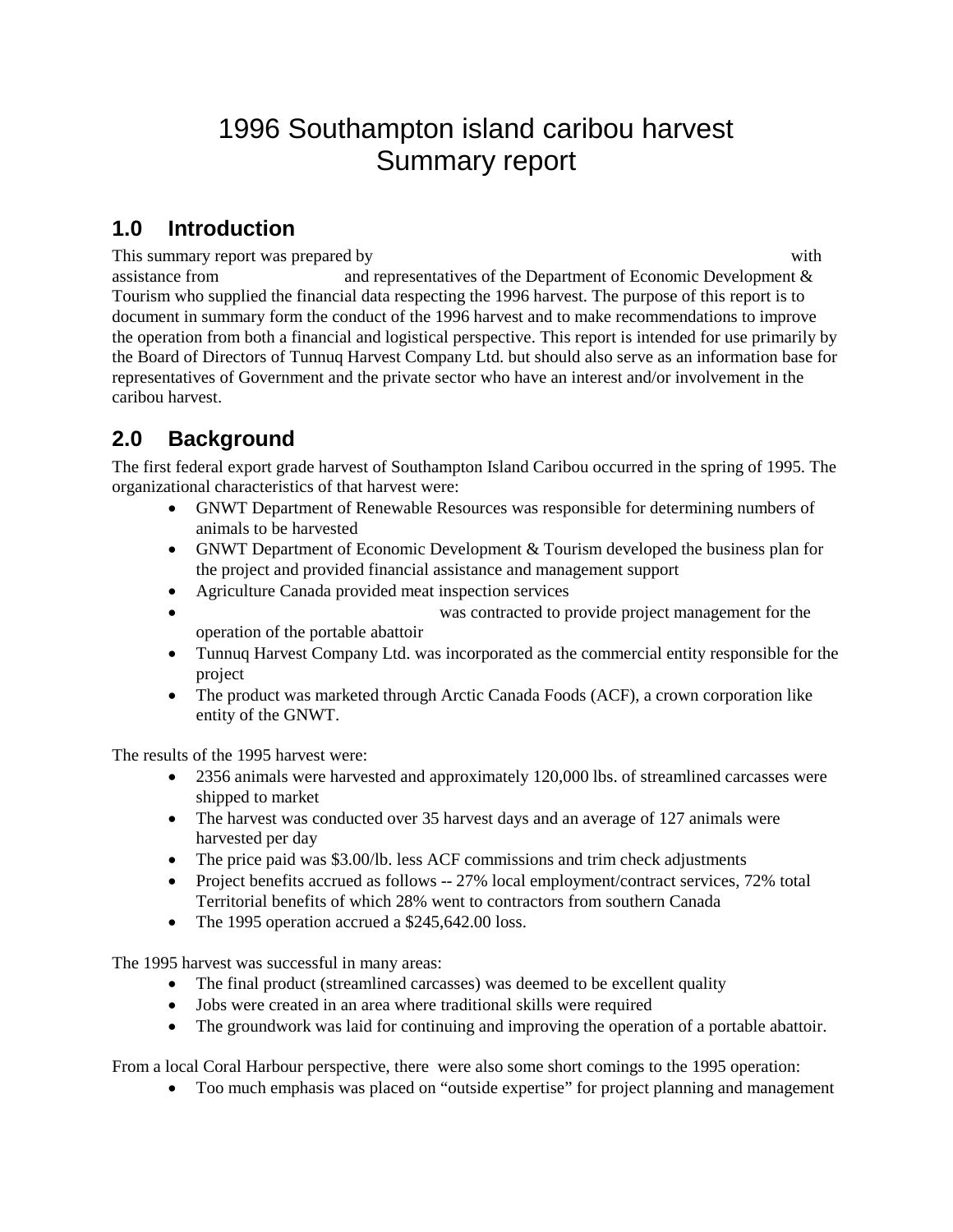- The employment benefits accruing locally were low in comparison to the contract fees paid to Beaudoin  $\mathcal{B}$
- Insufficient consideration was given to the weight of equipment purchased -- many equipment items are too heavy to allow for efficient mobility
- Some of the equipment purchased could have been rented locally which would benefit both the project (less capital investment, reduced maintenance responsibility) and the residents of Coral Harbour (income from rentals, etc.).

### **2.1 Management Restructure**

During the process of organizing for the 1996 harvest, the Aiviit HTO and Tunnuq Harvest Company Ltd. made significant changes in an effort to increase the level of local control over the project and the benefits accruing to residents of Coral Harbour. Changes of note include:

- The HTO formally conferred management authority to Tunnuq Harvest Company Ltd. and the following interim Board of Directors was appointed
- Tunnuq contracted the services of and Brian Threadkell as advisors as advisors • Beaudoin Services were terminated and  $\bullet$  Ortan Pelling of Grandview Farms was retained to manage the abattoir and train local residents for the operation of the abattoir
- ACF was replaced by Grandview Farms as the marketing agent for the harvest.

Although the 1996 operation was characterized by many tense moments and "panic" situations the harvest did proceed to a relatively successful conclusion.

## **3.0 1996 Operation**

In the sections that follow, the 1996 operation is reviewed and where appropriate recommendations are made for consideration by the Tunnuq Board of Directors and representatives of Government having an interest in the project.

## **3.1 Marketing Arrangements**

During January through March of 1996, Tunnuq representatives, with assistance from Economic Development & Tourism staff, made a concerted effort to negotiate acceptable terms with ACF for the proceeds of the 1996 harvest. These efforts did not result in a sales agreement because:

- Tunnuq could not accept the net price (price/lb. less commission  $= $2.85/1b$ .) offered by ACF
- Tunnuq could not accept ACF's position that a trim check adjustment would be made by the final buyer -- this was viewed as an open ended provision
- Tunnuq could not accept responsibility for storage charges at the final destination
- Tunnuq was predisposed to finding an alternate buyer because of dissatisfaction with the approach taken by ACF.

During the same period, Tunnuq explored other marketing options including a sale to Scandia Mat Canada -- this sales agreement could not be concluded because of federal inspection problems with the export of streamlined carcasses to an ECU country (Sweden). Finally, a sales agreement was concluded with Grandview Farms, an Ontario Company specializing in wild game products. The essential terms of the Grandview sales agreement were: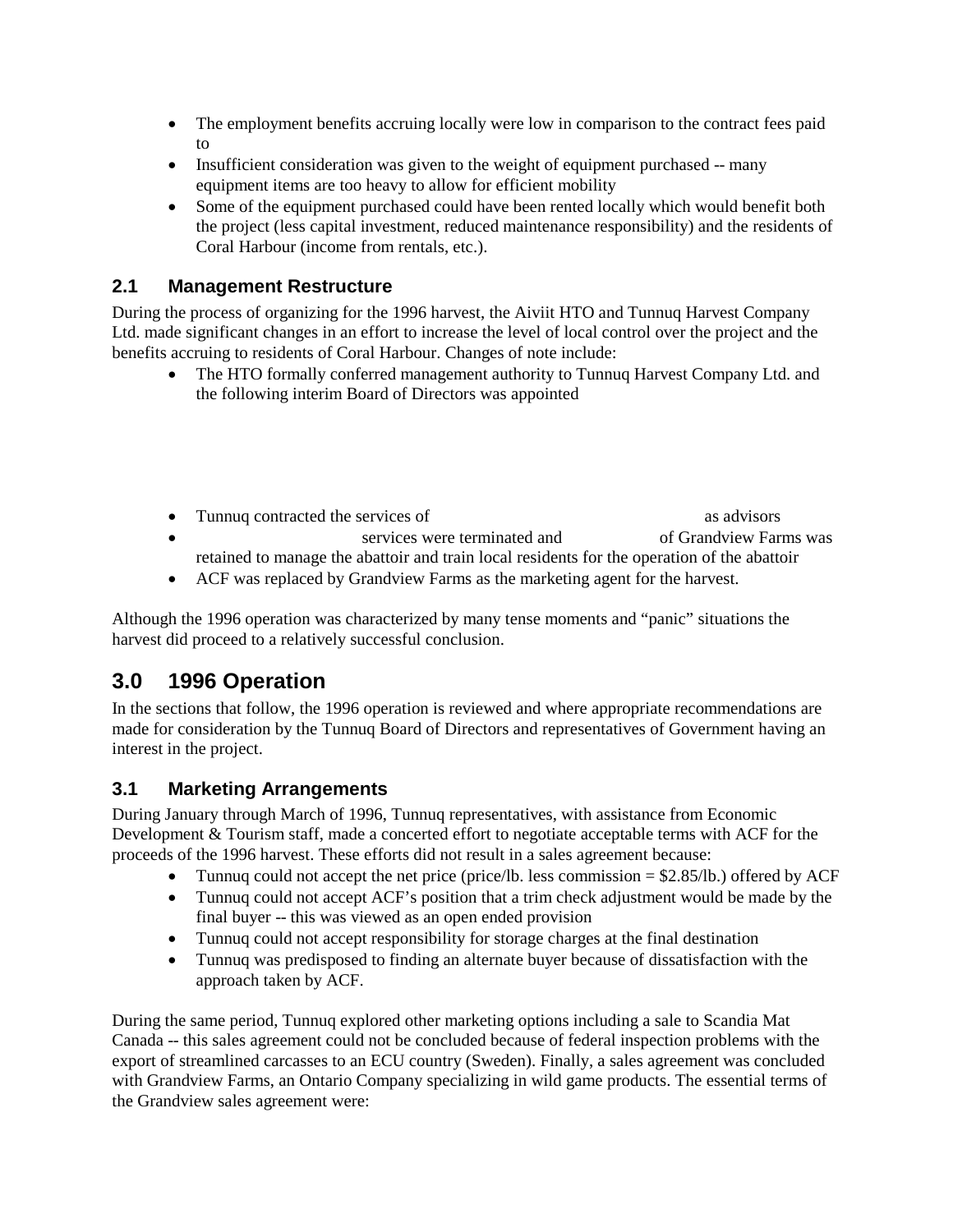- A price of \$3.05/lb. and no provision for commissions nor trim check adjustments
- A test marketing arrangement for remnant parts
- Provision of project management services by Grandview as to the operation of the abattoir -price  $= $15,000$
- Provision for training of local people in the operation of the abattoir
- The posting of a \$150,000 letter of credit by Grandview to assist Tunnuq with securing an operating line of credit
- A formula for Tunnuq being paid the full value of the product shipped to Grandview on a time payment basis.

Compared to the 1995 sales agreement with ACF the 1996 sales agreement offered significant advantages:

- Net price \$0.20/lb. higher than that offered by ACF
- Additional revenues from the sales of remnant parts
- Provision of management services at a cost significantly lower than that incurred in 1995
- A commitment to training local residents in all aspects of the abattoir operation
- No hidden and open ended deductions for storage fees, trim check adjustments and the like.

Disadvantages of the Grandview sales agreement were:

- Tunnuq had to secure an operating line of credit were as ACF was prepared to fund a line of credit of \$150,000 -- this disadvantage is offset to a large extent by the posting of a letter of credit by Grandview
- Payment to Tunnuq is made over time and thus Tunnuq absorbs the cost of carrying a line of credit for some months.

#### *Marketing Recommendations*

- *1. Proceed to negotiate terms & conditions of a sales and project management agreement with Grandview Farms for the 1997 harvest year*
- *2. Consider the advantages and provisions of a longer term sales agreement to provide stability to the relationship and to provide the confidence necessary for Grandview to aggressively pursue market alternatives*
- *3. Do not in the short term consider alternate marketing arrangements (i.e. ACF) unless satisfactory terms can not be negotiated with Grandview -- Tunnuq's energies would be better focused on solving managerial and operational problems.*

## **3.2 Project Management**

The Southampton Island Caribou harvest involves a number of Government and private sector entities coordinating their efforts to meet the demands of a challenging project -- challenging from a logistics and people coordination perspective. As Tunnuq assumes an ever greater degree of control over the project, it will be necessary for relationships with the various Government Departments involved to change and adapt to current circumstance and capability. Encouraging the development and ultimate expansion of Tunnuq must be viewed as a priority by all involved.

For Tunnuq to assume an ever increasing degree of control and independence from Government and private sector assistance, the management capabilities of the organization will require development. By all accounts, Tunnuq performed admirably given the tight time frames and logistical problems faced during the 1996 harvest. However, some shortcomings, largely related to attention to administrative detail, have been sighted by outside participants in the process.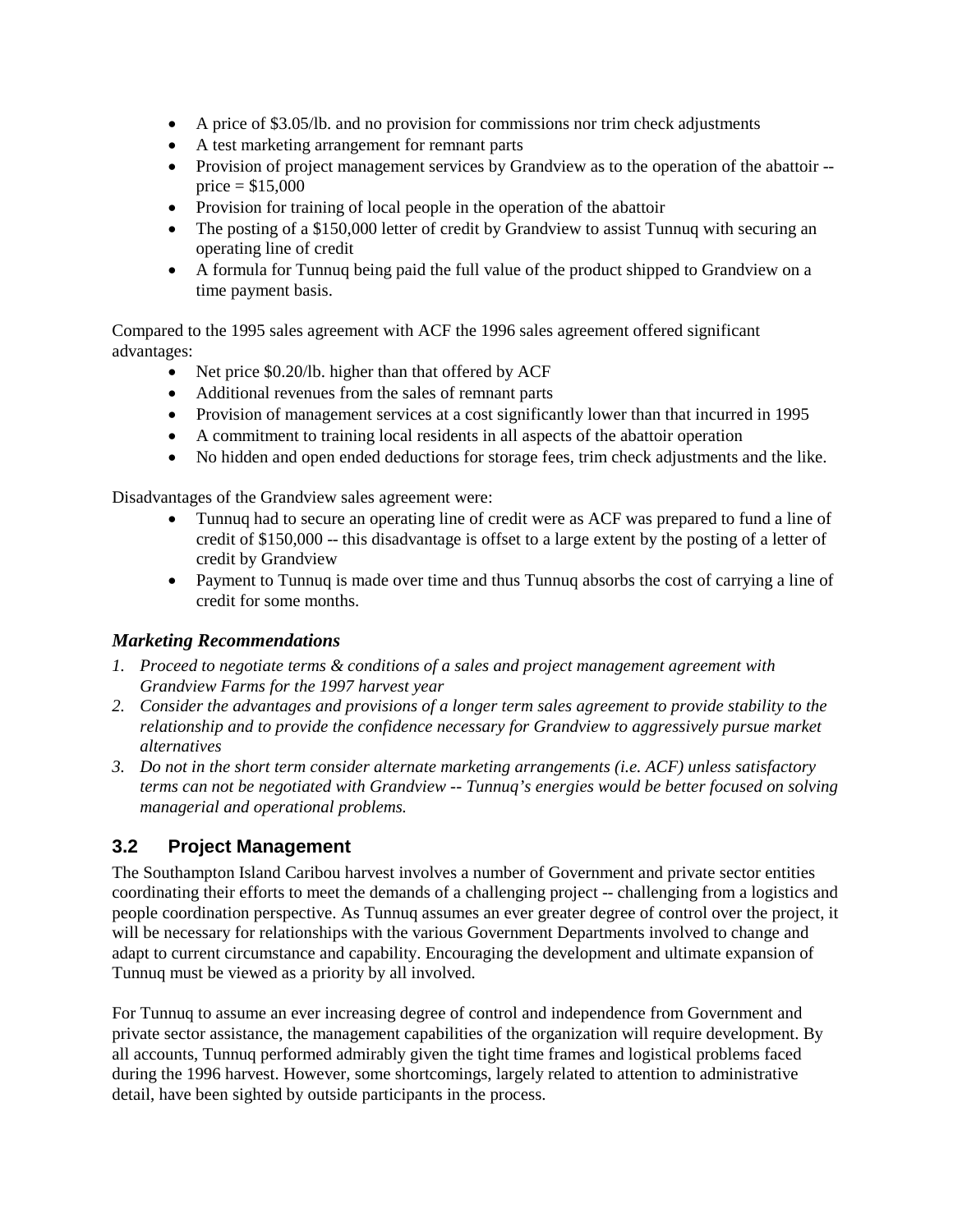For the immediate term, it is assumed, and likely necessary, that the various Governmental agencies involved in the project will continue to have a presence. As well, over the long term the roles of GNWT, Renewable Resources and Agriculture Canada will remain, although the emergence of the public Government of Nunavut creates some uncertainty with respect to the GNWT, Department of Renewable Resources.

Finally, it should be anticipated that over the near term (2 to 3 years) the management of the abattoir will require the contracting of outside expertise (e.g. the function performed by  $\qquad \qquad$  in 1996).

#### *Recommendations Respecting Project Management*

- *1. Formalize the relationship of Tunnuq with the HTO so that the commercial aspects of the HTO's activities fall within the purview of Tunnuq*
- *2. Confirm the appointment of the Tunnuq Board of Directors and amend the articles of incorporation as necessary to achieve a sound legal corporate structure*
- *3. Make provision for key staff and advisory appointments to be fairly compensated for their time*
- *4. Secure the services of*  $\cdots$  *with respect to abattoir management and staff training for a minimum of 2 to 3 years*
- 5. Convene a workshop/working group comprising representatives of Tunnuq, *GNWT Renewable Resources, GNWT Economic Development & Tourism and possibly Agriculture Canada to discuss shortcomings and formulate strategies to overcome those shortcomings in future*
- *6. Develop a monitoring and evaluation mechanism to track progress and identify performance targets and the achievement of same.*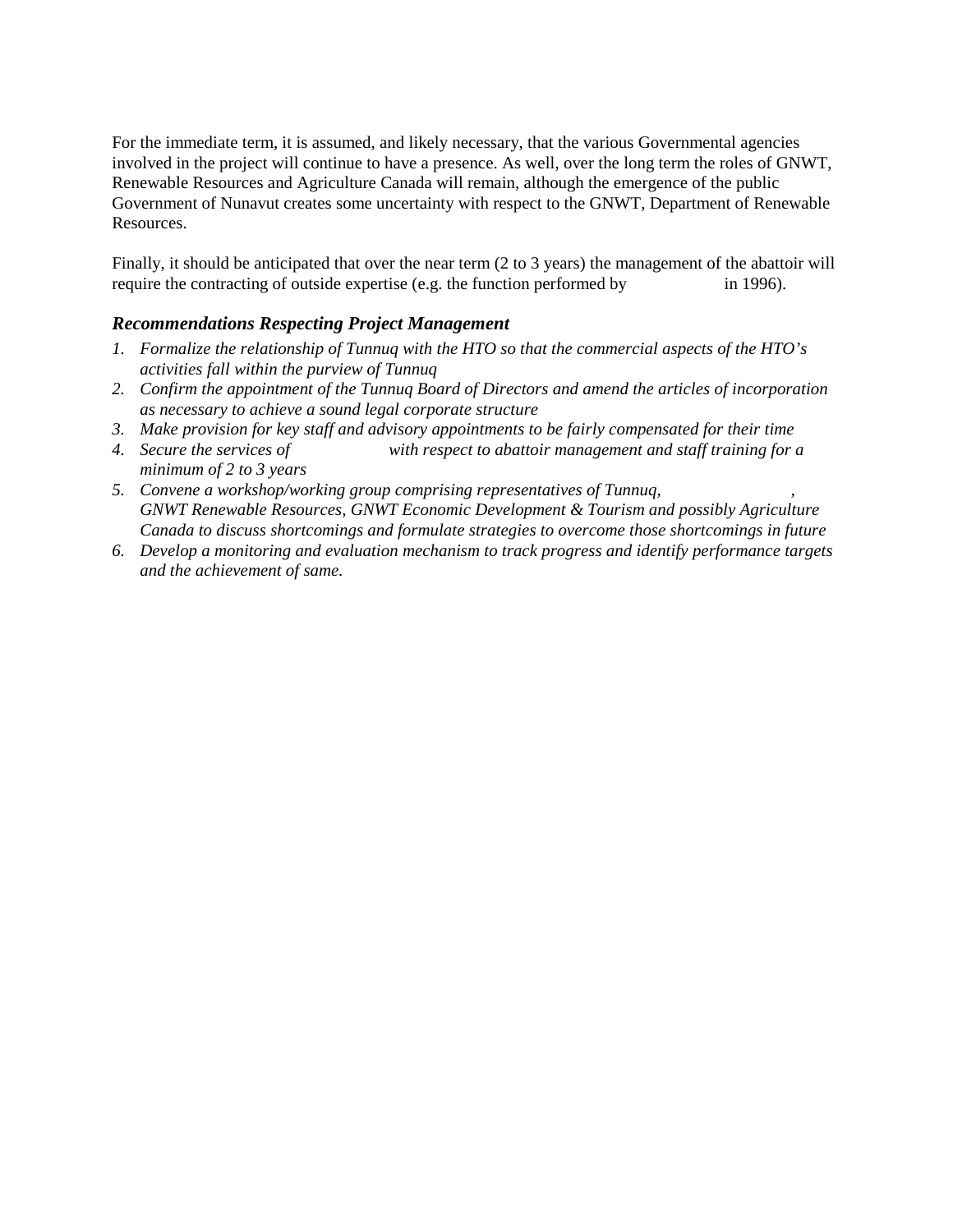## **3.3 Operational Considerations**

The following sections highlight specific operational aspects associated with the harvest and identify recommendations for improvement.

### **3.3.1 Timing of Harvest**

Ideally, harvest operations would commence in mid winter (i.e. mid to late February). However, organizational constraints delayed the start of the 96 harvest until the later part of March. Never-the-less, the 1996 harvest lasted 30.5 days, with 20 days of harvest, 10 days where operations were shut down because of weather and 0.5 days were operations were suspended because of other operational difficulties. Further, during the 20 days of full operation, a majority of those operable days were during less than optimal weather conditions -- GPS navigation allowed hunting during fog, white out conditions, snow without wind and blowing snow.

#### *Recommendations Respecting Timing of Harvest*

*Start operations by mid February to maximize probability of satisfactory weather conditions and to allow a maximum cushion to extend operations as necessary to achieve harvest goals.*

#### **3.3.2 Selection of Site**

Criteria used in siting the harvest camp include:

- A high animal population density within 16 kilometer radius of camp -- essential as animals require delivery to streamlining facility at camp within one hour of kill
- The site has to be on a lake for access to water
- The site should be no further than 64 kilometers from Coral Harbour to allow for relatively efficient transportation of equipment and animals to and from camp
- If possible, the route from town to campsite, and the 16 kilometer radius from campsite, should be relatively free of rocks to minimize wear of snowmobiles and kamotiks.

Ideally, the site used in 1995 would have been used again. However, during the animal reconnaissance period prior to mobilization, the 1995 site was found to have a low animal population density - explanations for this might be snow conditions, instinctive animal movement because of population pressures or the presence of wolves in the area. Thus, a site to the northwest was selected and it can safely be concluded that the relatively low numbers harvested in 1996 is attributable to a combination of low animal population density in the area and very adverse weather conditions during the harvest period.

#### *Recommendation Respecting Site Selection*

*Pre mobilization reconnaissance should be done by hunters involved in previous years harvests as their experience in assessing the density of animals, surrounding conditions and other factors critical to efficient operations will maximize the probability of selecting a "good" site. This reconnaissance should proceed well in advance of proposed operational start dates.*

#### **3.3.3 Mobilization**

Mobilization of the portable camp requires an intense period of work much of which appears unnecessarily repetitive -- floor modules for tents are built, transported and assembled at the campsite which in turn leads to disassembly, transportation and storage at demobilization. This area of the operation can and should be improved, especially as regards the floor system, to allow for a much more efficient start and finish to the operation.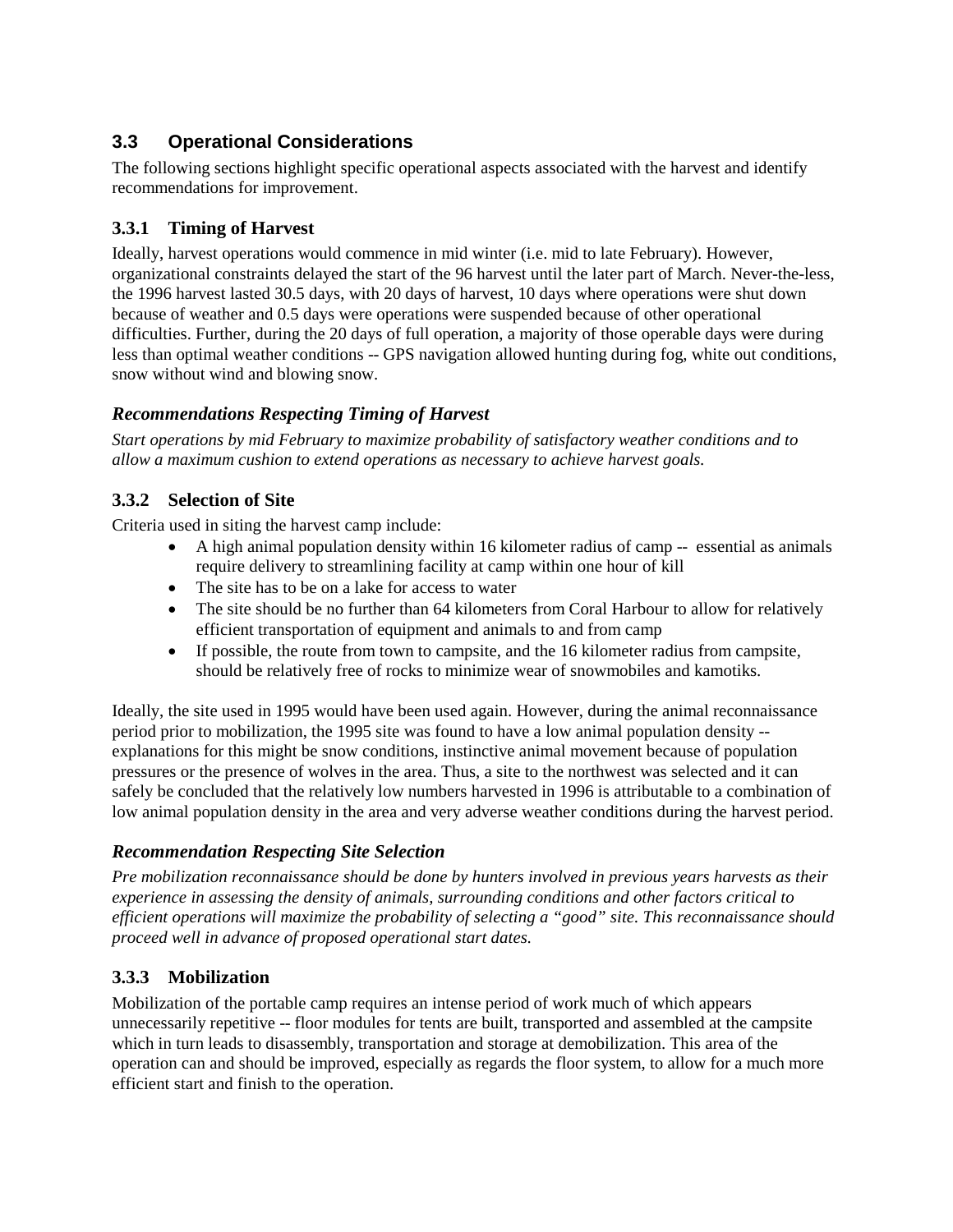In 1996, mobilization occurred from March 1 through March 13 and involved 136 man days to complete.

#### *Recommendation Respecting Mobilization*

*Complete floor modules, not requiring additional assembly or disassembly, suitable for repeated use, should be built for each tent. The floor modules should be equipped with air barriers, painted with a high grade floor paint to minimize contamination and possibly insulated.*

### **3.3.4 Generator & Abattoir heater**

Weight and shear volume of supplies and equipment overwhelm the mobilization and demobilization crew. The gen set and abattoir heaters require 8 men each to place into the power/heater house which is constructed, and subsequently dismantled at demobilization, on site.

#### *Recommendation Respecting Generator & Abattoir Heater*

*A permanent power/heater house should be built on a skid and the gen set and heater should be permanently mounted inside -- hauling a complete unit would require two or three snowmobiles but would greatly reduce annual labor requirements and improve efficiency in mobilization and demobilization.*

### **3.3.5 Kitchen Improvements**

The kitchen/dining facility is a steel frame with a canvas covering -- the canvas overlaps section over section. Wind penetrates this canvas covering causing temperatures inside the facility to be uncomfortably cold, even in early spring. With future operations being scheduled for a mid winter start, it is likely that the existing kitchen tent will be unsuitable.

### *Recommendation Respecting Kitchen Tent*

*The kitchen tent should be replaced with a weatherhaven tent which is much better than the existing facility in terms of insulation and durability.* The *has a large weatherhaven has a large weatherhaven previously used as an abattoir tent -- this tent could be expanded and altered to be suitable for a dining/kitchen facility.*

#### **3.3.6 Shower facility**

The camp requires a shower facility to improve peoples stay at camp and eliminate quick trips, which often result in an overnight stay at home and a manpower shortage at early morning startup, 40 miles across the tundra. Agriculture Canada recommended this for the 1996 harvest but this recommendation could not implemented.

#### *Recommendation Respecting Shower Facility*

*A shower facility should be purchased prior to the next harvest.*

#### **3.3.7 Camp Maintenance**

Camp maintenance includes refueling of tanks for space heaters on a daily basis. The fuel is hauled by contract haulers from town to camp. The tanks for the heaters are filled from 45 gal. drums, a difficult task as the heavy drums have to be rolled up snow banks.

Camp clean-up involves piling garbage nearby the kitchen and then hauling the garbage to town. Water is drawn from the lake by way of pitcher and bucket almost constantly to keep up with demand. This creates an excessive burden on the camp maintainer.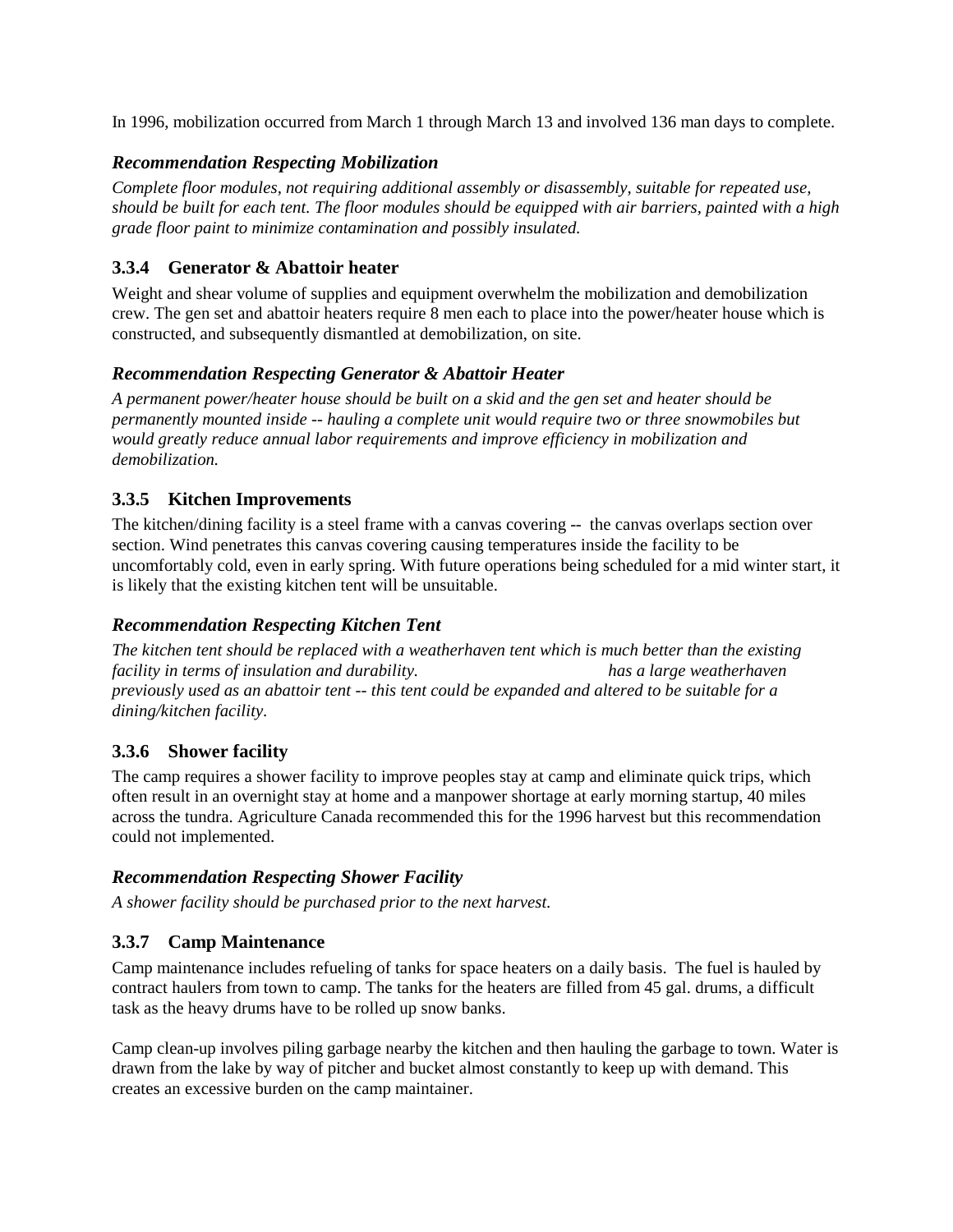#### *Recommendations Respecting Camp Maintenance*

- *1. To improve fuel handling efficiency, a small sled should be built to accommodate hauling drums near the fuel tanks. As well, the fuel transfer pumps should be equipped with a long fill hose to reduce the amount of handling of fuel drums*
- *2. The contract fuel haulers should be given the responsibility of refueling the various fuel tanks at camp. This would free up the camp maintainer to other important aspects of the operation (i.e. filling in for absent processing workers)*
- *3. Garbage should be sorted to burnables and non burnables to minimize the amount of garbage hauled to town.*

*A system should be developed to draw water for the camp. A small water pump, self priming and located in the power house, would seem worthy of experimentation. The inlet hose must be designed for immediate draining after use to prevent freezing.*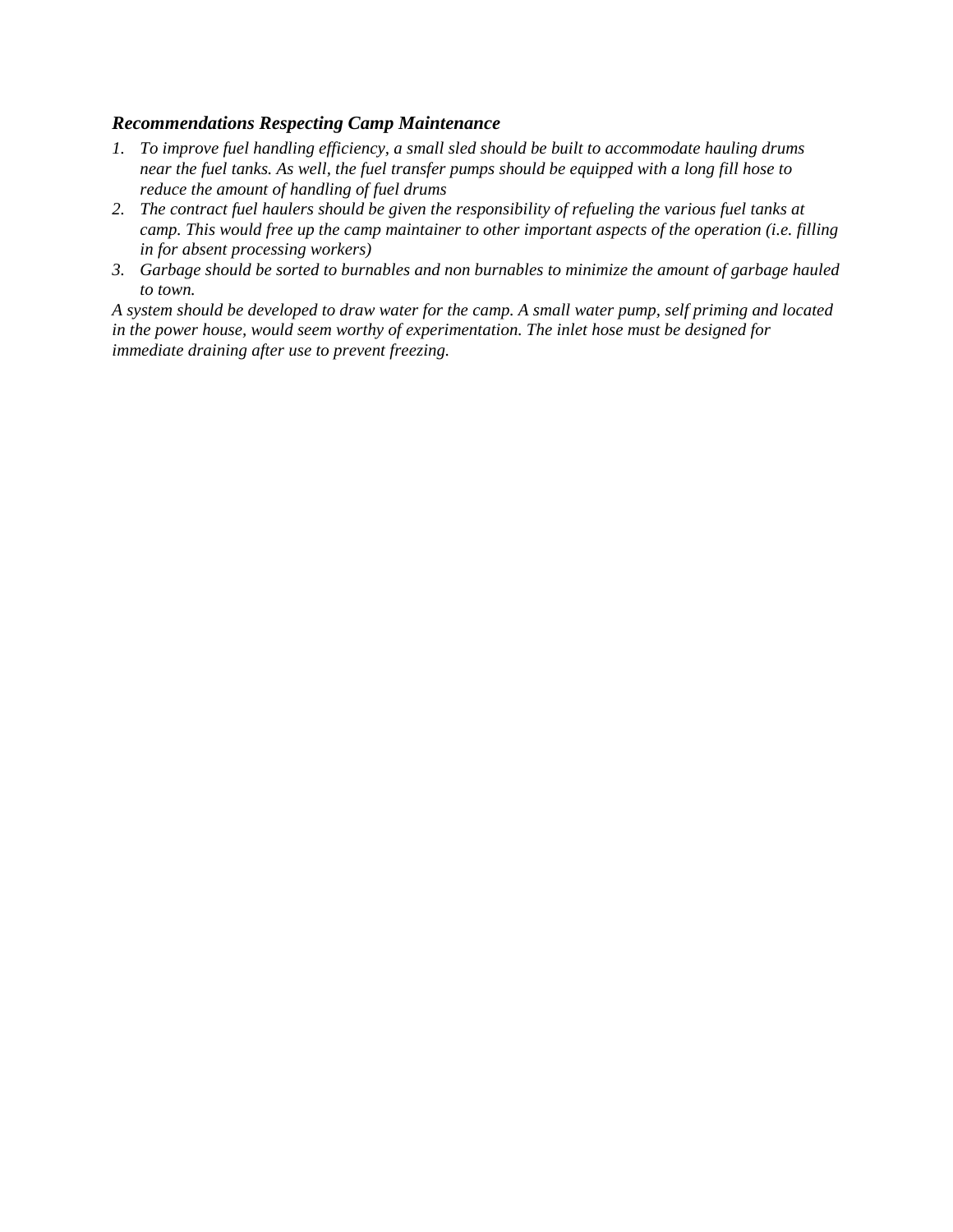#### **3.3.8 Streamlining Process**

There are two key components in the production of caribou in streamline form:

- The flow of animals supplied by hunters
- The efficiency of streamline processors (abattoir workers) -- for a detailed review and recommendations regarding the actual streamlining process please refer to report titled "Tunnuq Caribou Harvest, 1996"

It is difficult to coordinate the delivery of animals to the abattoir as the success per hunt ratio varies greatly per individual hunter. However, the efficiency of hunters as a team can and should be improved by considering the elements involved in hunting success. Further, it is imperative that a steady flow of animals be received at the abattoir -- not a bunching of animals all at once.

A second area of difficulty in minimizing the discrepancies of animals supplied by hunters is the rate of pay for hunter services. Although the more successful hunters receive greater pay -- pay is calculated on a per diem basis for equipment and on a per animal basis for animals delivered to the abattoir -- hunters with a low daily kill rate still receive moderate to high incomes. This system appears to be a disincentive to achieving high numbers of kills per day while costs to Tunnuq are high because each hunter, whether producing or not, basically consumes the same level of gasoline for snowmobiles.

Rejection of animals occurs primarily because of poor placement of the shot. Gut shot animals are of little value and cost more to dress than can be recovered. Poor shots also are a factor in the discrepancies of kill rates among hunters. This issue should be addressed in combination with that identified above related to the hunter payment system.

#### *Recommendations to Improve Production of Streamlined Carcasses*

- *1. Hunters equipment (snowmobile, kamotik and rifle) should be maintained in optimum condition.*
- *2. Make of rifle scope should be standardized to meet or exceed the quality offered by one of the better manufacturers (i.e. Leupold)*
- *3. Hunters should be encouraged to own and know how to use a GPS (perhaps a training program should be arranged locally).*
- *4. A system should be instituted to track which animal is delivered by which hunter (i.e. a tagging system)*
- *5. The use of hunter services should be based on a minimum performance level (minimum kill level as a function of time). Hunters not maintaining that standard of performance, recognizing the learning curve associated with bringing on a new or less experienced hunter, should be replaced.*
- *6. Shooting success could be improved by instituting a limit minimum per batch of ammunition policy where hunters would be charged for using more ammunition than that set by policy -- this would control and hopefully decrease ammunition expenses.*

## **3.3.9 Packing & Transportation of Product and Supplies**

Caribou, in streamlined form, are packaged along with a tag certifying Agriculture Canada approval in plastic meat grade bags at the final stage of the abattoir. The packaged product is then laid on tarps on the ground by the packers. When the contracted meat haulers arrive at camp, the product is then packed in a tarp lined aluminum bin mounted on a kamotik, transported over the tundra and then repacked into combo bins at the airport. Difficulties associated with this process include:

• The food grade plastic bags tend to fall apart because of the cold temperature causing a contamination risk and loss of Agriculture Canada tag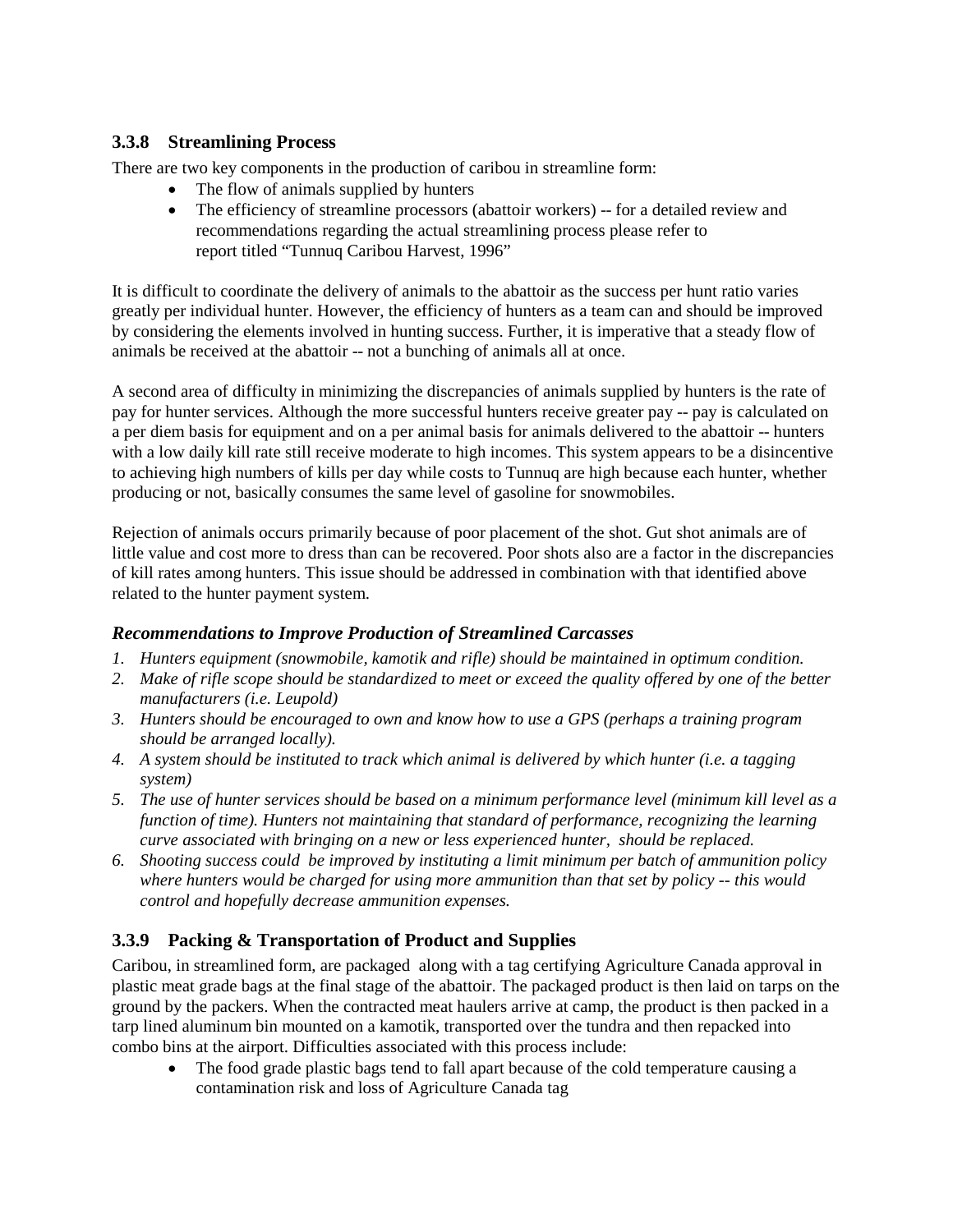- While laying on the ground, the packaged product is subject to burial resulting from blowing snow
- The combo bins at the airport are subject to snow contamination because they are not properly warehoused
- Double handling of meat increases labor time and costs

#### *Recommendations Respecting Transportation of Meat*

- *1. New packaging material, able to withstand the cold, should be obtained*
- *2. More aluminum bins should be purchased so that packaged meat can be packed immediately at the end of the final stage of processing, eliminating risk of burial by snow and double handling of meat at this stage*
- *3. A warehouse should be erected at the airport and the existing warehouse in Coral Harbour should be relocated to the airport*

The process of resupply of basic camp items was informally delegated to the meat haulers on the pickup leg when the haulers went to camp with no load. The problem encountered was that most times the haulers forgot to purchase supplies for the camp as it was an annoyance with no increase in pay for the task.

#### *Recommendation Respecting Camp Resupply*

*Contract haulers duties and rate of pay should be adjusted to include camp resupply.*

#### **3.3.10 Demobilization**

1996 demobilization occurred from April 30 to May 11 and took 85 man days to complete. The first difficulty encountered during demobilization was snow buried tents and equipment. A great deal of time was spent shoveling snow and locating equipment. By the time each tent was recovered, a crater 10 feet deep remained.

The second major problem encountered was recovery of the floor modules. During mobilization floor modules were laid on the ice for ease of leveling. Subsequently, heat from the tents melted the ice directly beneath the floor and in the end, the floors were frozen fast to the lake.

Authority at camp was undermined as the demobilization crew was not made aware of a change of foremen for the demobilization stage. With authority in question, some difficulty was encountered in delegation of duties and in the end, several of the demobilization crew members walked off the job.

Weight of equipment was a major factor in the efficiency of the demobilization process as was the case in mobilization.

Finally, inadequate storage facilities in Coral Harbour, some floor modules and empty propane cylinders had to be stored outside, necessitated inefficient storage of equipment -- this has obvious implications for mobilization.

#### *Recommendations Respecting Demobilization*

- *1. Equipment at camp should be stored in one area as much as possible if indoor storage is not feasible*
- *2. 6x6 beams should be utilized for placement of floors to prevent direct contact with ice and eliminate risk of floor freezing onto lake*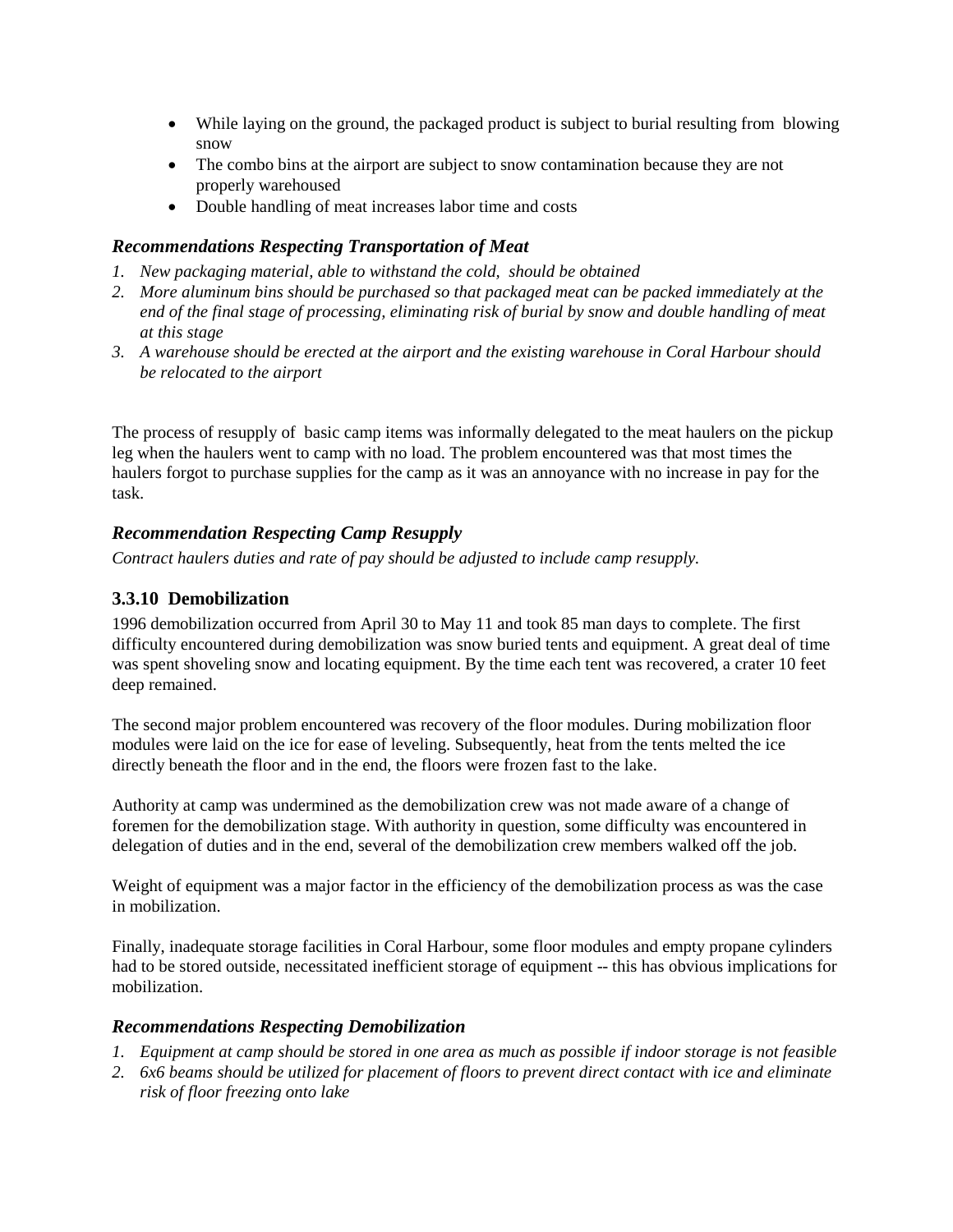- *3. In future, all capital replacements should be purchased on the basis of weight as a high priority factor in the purchase decision*
- *4. Acquire additional storage at the airport, to allow for storage of meat prior to delivery by air and for storage of equipment at the final stage of harvest operations*
- *5. Demobilization roles and responsibilities should be clearly stated to crew to prevent any question on management authority.*

## **4.0 Financial Aspects of 1996 Operation**

An operating statement, as prepared by  $\qquad \qquad$ , ED&T, for the 1996 harvest is presented below. It is important to note that the \$50,000 cash surplus has been calculated on the basis of an additional \$75,000 from the Department of Renewable Resources -- this funding was advanced by Renewable Resources but is actually an advance on their contribution for 1997. As well, the statement is based on projections to December 31, 1996 and thus may require adjustment as final receipts and disbursements are accounted for.

From an overall perspective and in consideration of the reduced volume experienced because of bad weather, the financial aspects of the 1996 operation should be viewed as favorable. As can be expected, the largest single expenditure is freight and the second largest is contract fees. It is important to recognize that the contract fees did not all flow to outside contractors but rather, with the exception of \$15,000 paid to Grandview Farms, this category represents payments to local contract personnel.

#### *Recommendations Respecting Finance*

- *1. From an operational perspective it is imperative that Tunnuq maintain daily records that provide an accurate and up-to-date picture of the financial aspects of the operation to this end, Tunnuq's bookkeeper should receive support/training as necessary to maintain an accurate record..*
- *2. Arrangements with the bank for an operating line need to be confirmed well in advance of the commencement of operations to prevent the situation of 1996 where NSF checks were issued.*
- *3. Although the assistance of ED&T staff is appreciated, it will be necessary for the financial function to be taken locally in due course. This process (it may be a year or two in duration) should be initiated on a phased basis (i.e. ED&T involvement but transfer expertise locally) for 1997.*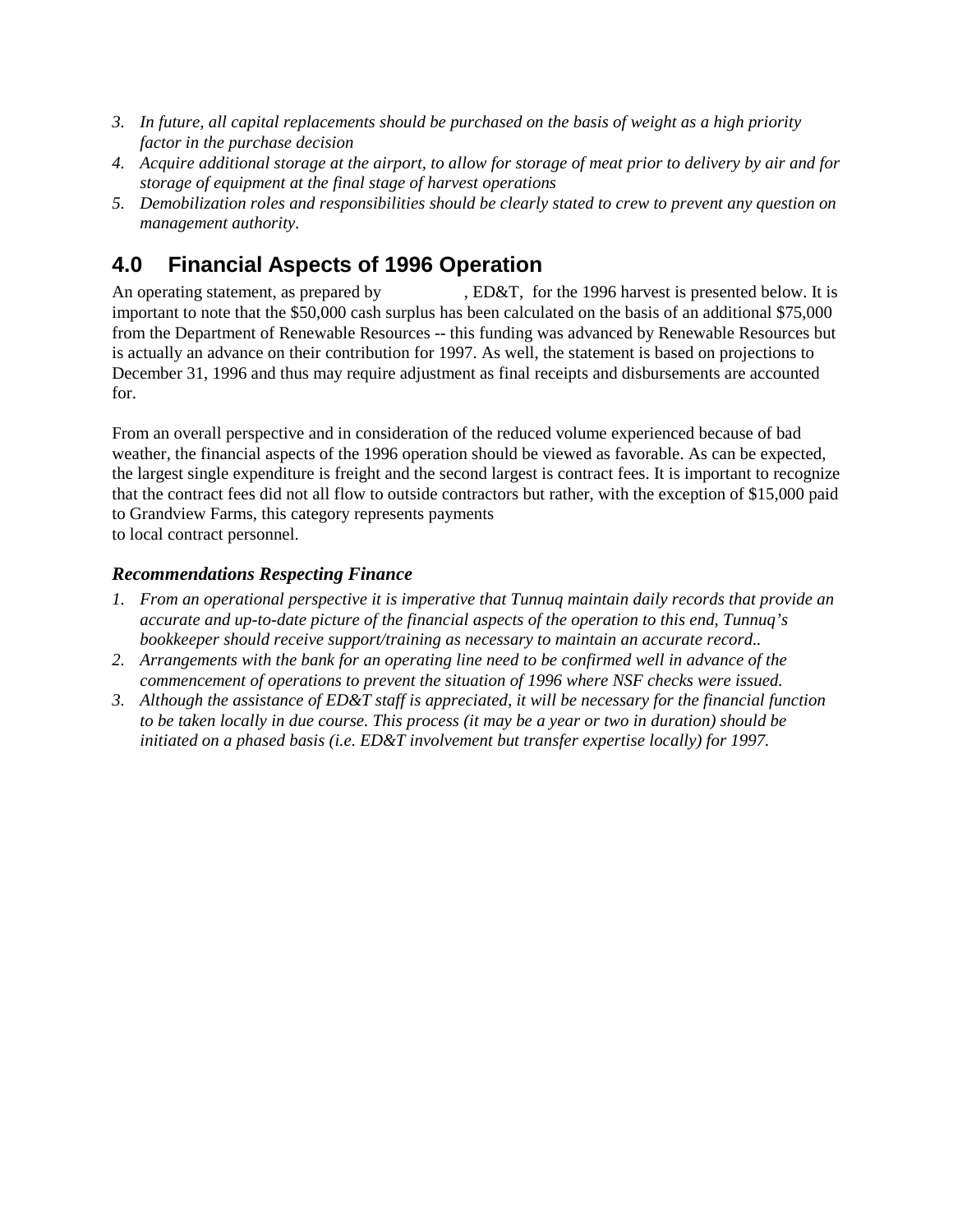#### **TUNNUQ HARVEST OPERATING STATEMENT 1996 Federal Caribou Harvest (projected to Dec. 31, 1996)**

#### **RECEIPTS:**

| Grants & contributions     | 284,000 |
|----------------------------|---------|
| <b>Sales</b>               | 323,300 |
| Other income (backhaul)    | 38,881  |
| <b>TOTAL RECEIPTS</b>      | 646,181 |
| <b>DISBURSEMENTS:</b>      |         |
| Administration             | 3,637   |
| <b>Professional Fees</b>   | 2,702   |
| Liability Ins.             | 3,154   |
| Comm Exp                   | 81      |
| Honoraria                  | 2,275   |
| Interest & Bank Charges    | 5,000   |
| Sub-Total                  | 16,849  |
| Supplies                   | 22,645  |
| Equip rental               | 38,850  |
| Salaries & benefits        | 78,524  |
| Contract fees              | 111,649 |
| Travel & Accom             | 31,283  |
| Food                       | 19,797  |
| Inspection                 | 4,811   |
| Fuel & oil                 | 24,070  |
| Repairs & Maintain         | 1,937   |
| Packaging                  | 12,781  |
| Misc.                      | 1,500   |
| <b>Sub-Total</b>           | 348,029 |
| Freight on meat            | 155,128 |
| Equipment purchase         | 51,249  |
| Freight on equip purchase  | 25,000  |
| <b>Sub-Total</b>           | 231,377 |
| <b>TOTAL DISBURSEMENTS</b> | 596,255 |
| <b>CASH BALANCE</b>        | 49,926  |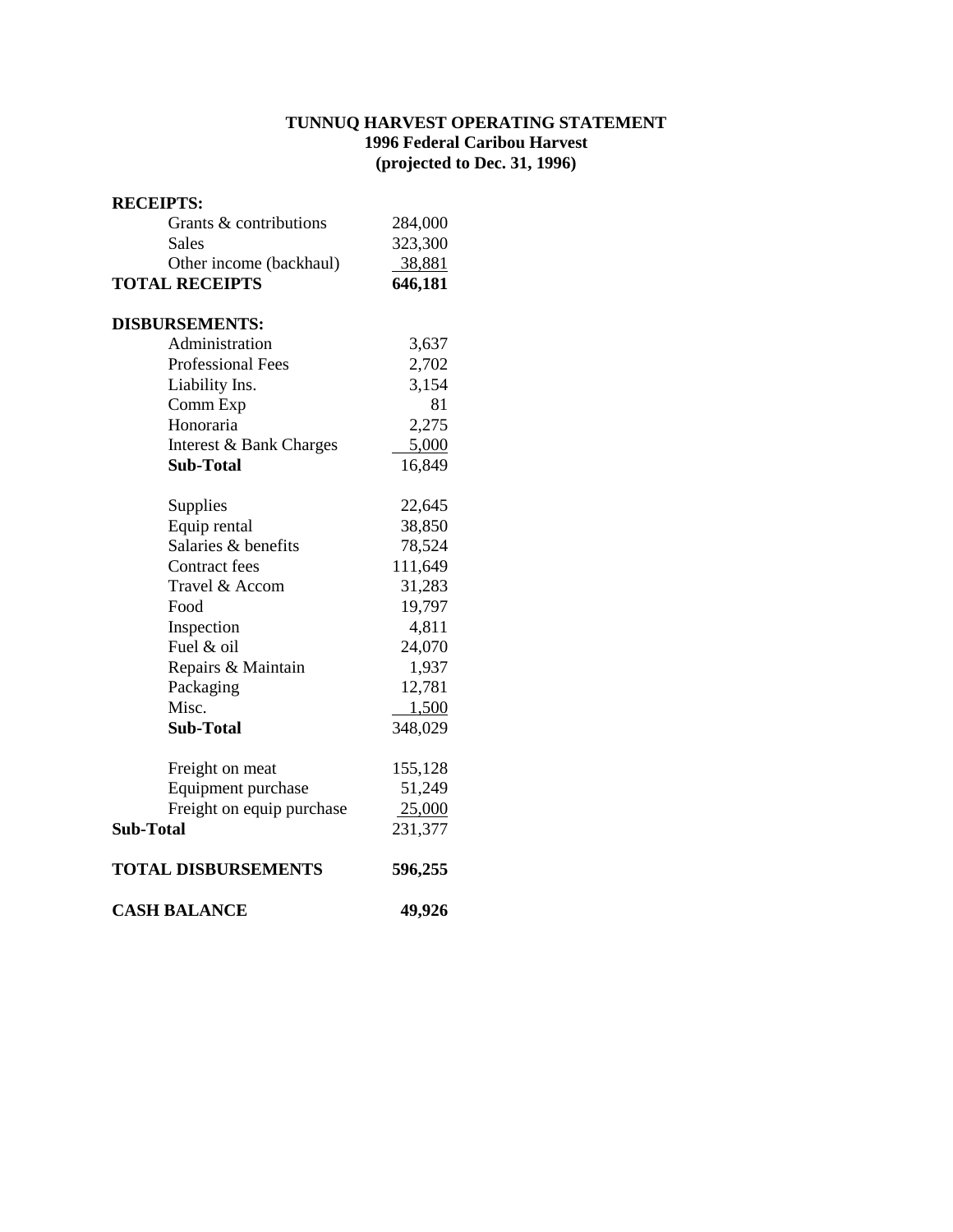## **5.0 View to the future**

The potential and opportunities offered to residents of Coral Harbour through the operation of Tunnuq Harvest Company Ltd. can and should be increased. In addition to the caribou harvest operation Tunnuq should explore other revenue producing activities such as sport hunting, fishing, etc. By taking an expanded view to the future of Tunnuq the company would be in a better operational position because activities would be year round not just a short burst for the caribou harvest -- year round operations would allow for continuity of staff and company management and additional local employment, etc.

### *Recommendations Respecting a View to the Future*

- *1. Tunnuq should continue to improve efficiency of harvest field operations*
- *2. The possibility of a final processing facility in Coral Harbour should be examined.*
- *3. Local individuals should receive training in processing operations*
- *4. By products should be marketed aggressively*
- *5. The feasibility of other commercial ventures should be explored with a view to utilizing the equipment owned by Tunnuq to develop other operations (e.g. sport fishing camp)*
- *6. Capital improvements should be priorized and funding allocations identified to phase in capital improvements over a period of time that conforms to cash availability.*

## **6.0 Summary of Recommendations**

#### *Marketing Recommendations*

- *1. Proceed to negotiate terms & conditions of a sales and project management agreement with Grandview Farms for the 1997 harvest year*
- *2. Consider the advantages and provisions of a longer term sales agreement to provide stability to the relationship and to provide the confidence necessary for Grandview to aggressively pursue market alternatives*
- *3. Do not in the short term consider alternate marketing arrangements (i.e. ACF) unless satisfactory terms can not be negotiated with Grandview -- Tunnuq's energies would be better focused on solving managerial and operational problems.*

#### *Recommendations Respecting Project Management*

- *1. Formalize the relationship of Tunnuq with the HTO so that the commercial aspects of the HTO's activities fall within the purview of Tunnuq*
- *2. Confirm the appointment of the Tunnuq Board of Directors and amend the articles of incorporation as necessary to achieve a sound legal corporate structure*
- *3. Make provision for key staff and advisory appointments to be fairly compensated for their time*
- *4. Secure the services of Dave Pelling with respect to abattoir management and staff training for a minimum of 2 to 3 years*
- *5. Convene a workshop/working group comprising representatives of Tunnuq, Grandview Farms, GNWT Renewable Resources, GNWT Economic Development & Tourism and possibly Agriculture Canada to discuss shortcomings and formulate strategies to overcome those shortcomings in future*
- *6. Develop a monitoring and evaluation mechanism to track progress and identify performance targets and the achievement of same.*

## *Recommendations Respecting Timing of Harvest*

*Start operations by mid February to maximize probability of satisfactory weather conditions and to allow a maximum cushion to extend operations as necessary to achieve harvest goals.*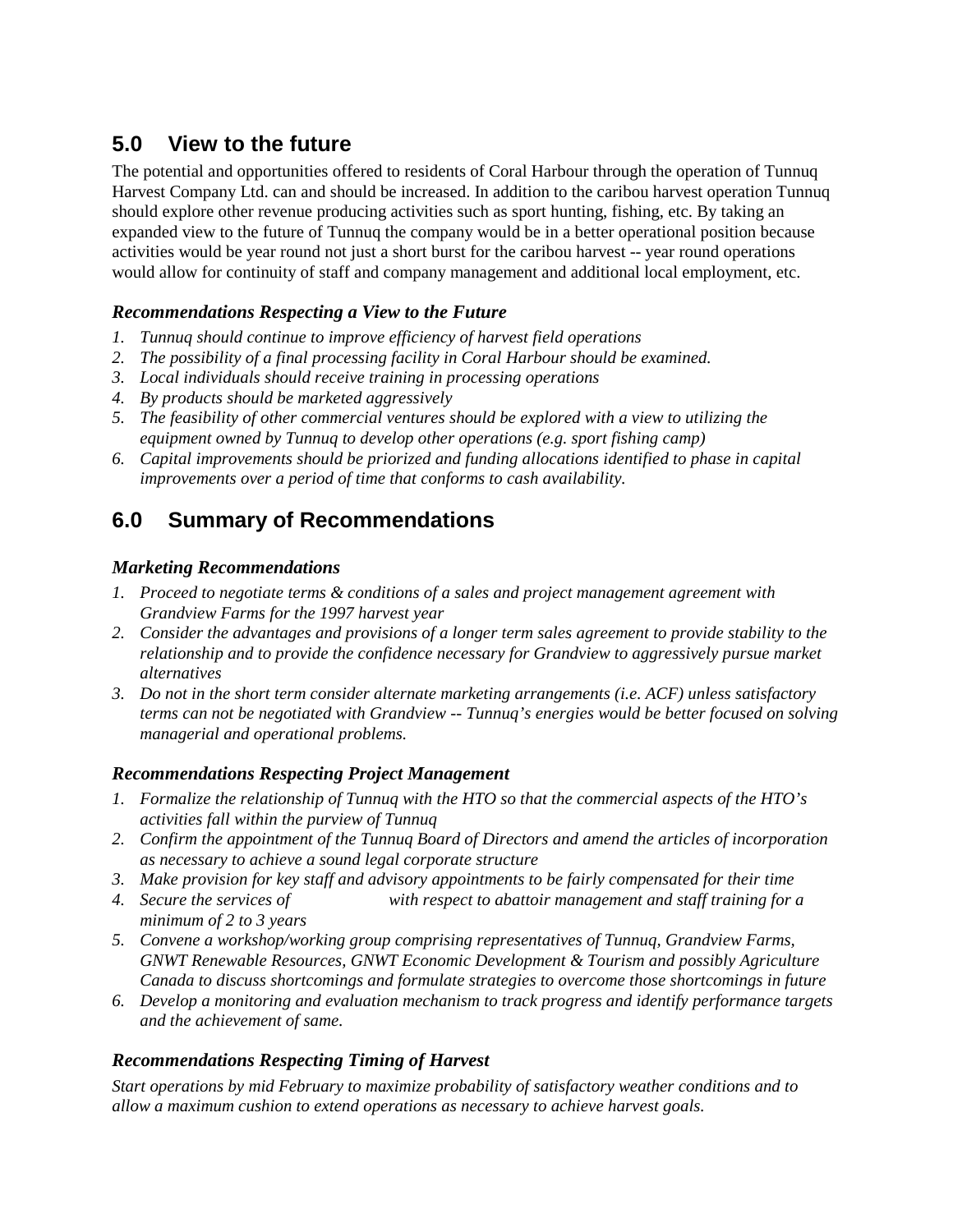#### *Recommendation Respecting Site Selection*

*Pre mobilization reconnaissance should be done by hunters involved in previous years harvests as their experience in assessing the density of animals, surrounding conditions and other factors critical to efficient operations will maximize the probability of selecting a "good" site. This reconnaissance should proceed well in advance of proposed operational start dates.*

#### *Recommendation Respecting Mobilization*

*Complete floor modules, not requiring additional assembly or disassembly, suitable for repeated use, should be built for each tent. The floor modules should be equipped with air barriers, painted with a high grade floor paint to minimize contamination and possibly insulated.*

#### *Recommendation Respecting Generator & Abattoir Heater*

*A permanent power/heater house should be built on a skid and the gen set and heater should be permanently mounted inside -- hauling a complete unit would require two or three snowmobiles but would greatly reduce annual labor requirements and improve efficiency in mobilization and demobilization.*

#### *Recommendation Respecting Kitchen Tent*

*The kitchen tent should be replaced with a weatherhaven tent which is much better than the existing facility in terms of insulation and durability. Tunnuq Harvest Company has a large weatherhaven previously used as an abattoir tent -- this tent could be expanded and altered to be suitable for a dining/kitchen facility.*

#### *Recommendation Respecting Shower Facility*

*A shower facility should be purchased prior to the next harvest.*

#### *Recommendations Respecting Camp Maintenance*

- *1. To improve fuel handling efficiency, a small sled should be built to accommodate hauling drums near the fuel tanks. As well, the fuel transfer pumps should be equipped with a long fill hose to reduce the amount of handling of fuel drums*
- *2. The contract fuel haulers should be given the responsibility of refueling the various fuel tanks at camp. This would free up the camp maintainer to other important aspects of the operation (i.e. filling in for absent processing workers)*
- *3. Garbage should be sorted to burnables and non burnables to minimize the amount of garbage hauled to town.*

*A system should be developed to draw water for the camp. A small water pump, self priming and located in the power house, would seem worthy of experimentation. The inlet hose must be designed for immediate draining after use to prevent freezing.*

#### *Recommendations to Improve Production of Streamlined Carcasses*

- *1. Hunters equipment (snowmobile, kamotik and rifle) should be maintained in optimum condition.*
- *2. Make of rifle scope should be standardized to meet or exceed the quality offered by one of the better manufacturers (i.e. Leupold)*
- *3. Hunters should be encouraged to own and know how to use a GPS (perhaps a training program should be arranged locally).*
- *4. A system should be instituted to track which animal is delivered by which hunter (i.e. a tagging system)*